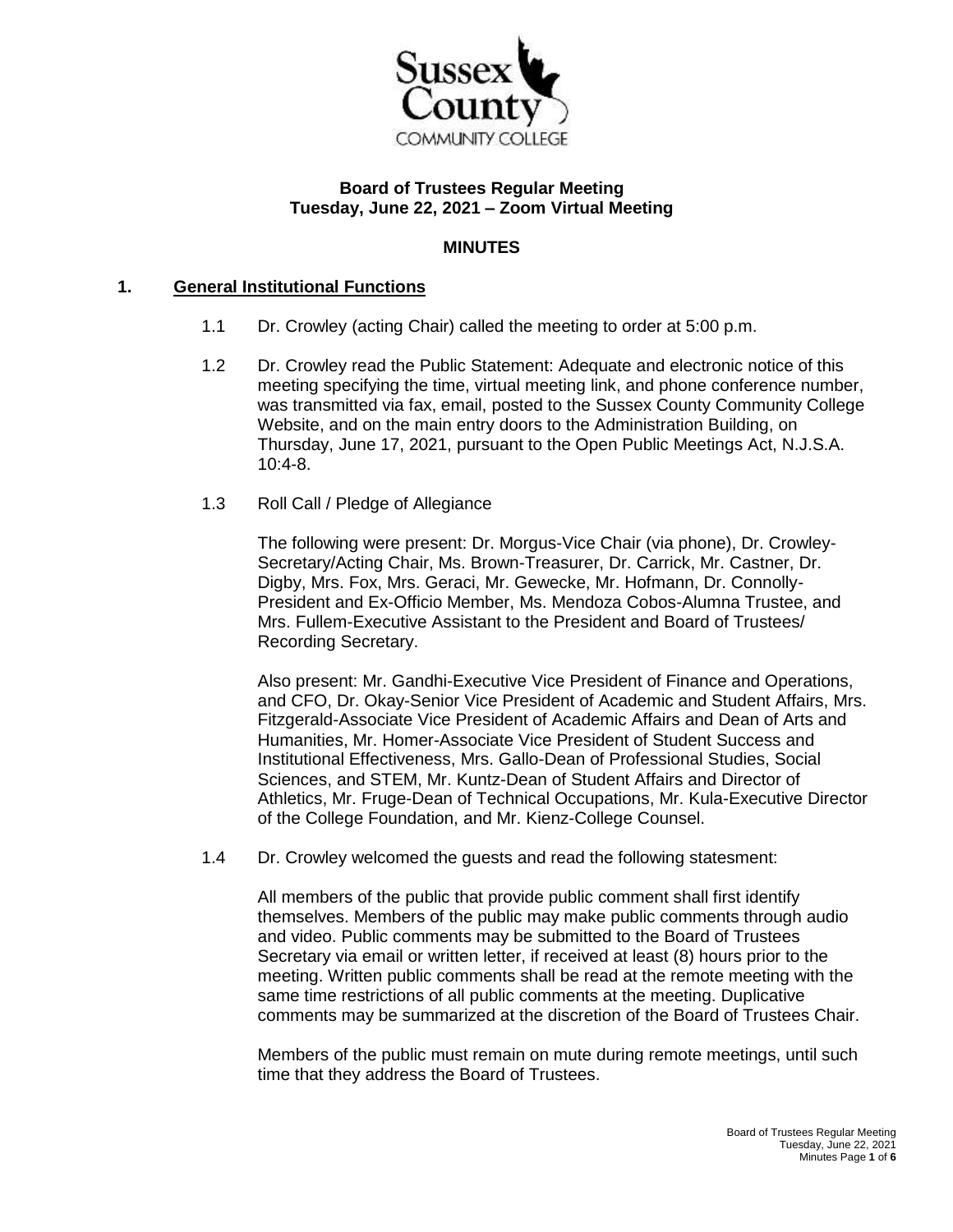- 1.5 Courtesy of the Floor on Agenda Items Only (Public Session-5 Minutes per Speaker). No one submitted comments or spoke.
- 1.6 Approval/Acceptance of Minutes
	- 1.6.1 Minutes from the Tuesday, May 25, 2021 Regular Meeting. (Resolution No. GI06222021-1)

Mr. Hofmann moved to approve minutes from the May 25, 2021 Regular Meeting. Ms. Brown seconded the motion. Motion carried unanimously.

1.6.2 Minutes from the Tuesday, May 25, 2021 Executive Session. (Resolution No. GI06222021-2)

Mr. Hofmann moved to approve minutes from the May 25, 2021 Executive Session. Mrs. Geraci seconded the motion. Motion carried unanimously.

- 1.6.3 Acknowledgment of Receipt of Committee Meeting Minutes Tuesday, June 15, 2021. (Resolution No. GI06222021-3)
	- Personnel and Curriculum Committee
	- Audit and Policy Committee
	- Finance and Facilities Committee

Mr. Hofmann moved to acknowledge receipt of committee meeting minutes from Tuesday, June 15, 2021. Mrs. Fox seconded the motion. Motion carried unanimously.

# **2. Consent Agenda – ACTION/RC**

The President recommends items 2.1 - 2.5 for Board approval, as brought forth after discussion and review by Board Committees:

Mr. Gewecke moved to approve the Consent Agenda. Mrs. Fox seconded the motion.

Roll call vote: Ms. Brown, Dr. Carrick, Mr. Castner, Dr. Crowley, Dr. Digby, Mrs. Fox, Mrs. Geraci, Mr. Gewecke, Mr. Hofmann, and Dr. Morgus voted yes. Motion carried unanimously.

- 2.1 Approval of Personnel Items
	- 2.1.1 June, 2021 Personnel Actions (Resolution No. P062221-1)
	- 2.1.2 Professional Support Staff Bargaining Agreement MOA, July 1, 2021- June 30, 2024. (Resolution No. P06222021-2)
	- 2.1.3 Professional Support Staff Annual Reappointments and Salaries, July 1, 2021-June 30, 2022. (Resolution No. P06222021-3)
	- 2.1.4 Professional Staff Annual Reappointments and Salaries, July 1, 2021- June 30, 2022. (Resolution No. P06222021-4)
	- 2.1.5 Faculty Annual Reappointments and Salaries, July 1, 2021-June 30, 2022. (Resolution No. P06222021-5)
	- 2.1.6 Non-Union Annual Reappointments and Salaries, July 1, 2021-June 30, 2022. (Resolution No. P06222021-6)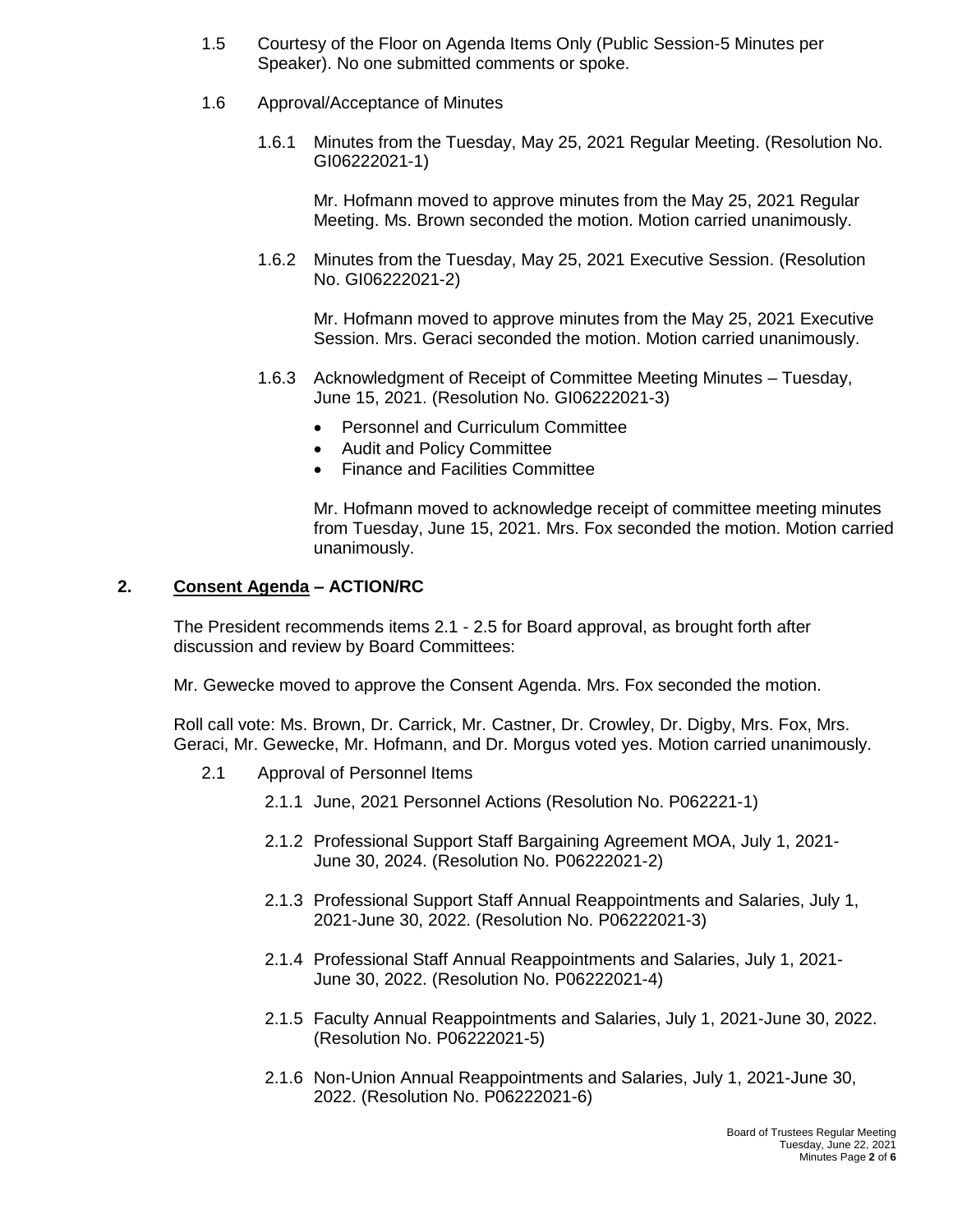- 2.2 Approval of Curriculum Items None This Month.
- 2.3 Approval of Policy Items The Following Policies are Being Brought Forward for 3-Year Review:
	- 2.3.1 Policy No. 401.1 Stale Dated Checks. (Resolution No. AP06222021-1)
	- 2.3.2 Policy No. 401.3 Annual Budget. (Resolution No. AP06222021-2)
	- 2.3.3 Policy No. 401.4 Financial Reporting. (Resolution No. AP06222021-3)
- 2.4 Approval of Finance Items
	- 2.4.1 May, 2021 Purchases Over \$10k Report. (Resolution No. BFF06222021-1)
	- 2.4.2 Board Designated Funds. (Resolution No. BFF0622021-2)
	- 2.4.3 Fiscal Year 21/22 Blanket Purchase Orders Exceeding \$17,500. (Resolution No. BFF06222021-3)
	- 2.4.4 Application to Apply for the Carl D Perkins Career and Technical Education Perkins V Grant for FY 2022 in the Amount of \$221,818.00, Starting on July 1, 2021 and Ending on June 30, 2022. (Resolution No. BFF06222021-4)
	- 2.4.5 Culinary Equipment Bid. (Resolution No. BFF06222021-5)
- 2.5 Approval of Facilities Items
	- 2.5.1 On-Call Electrical Services Two Years, Generations Services Inc. Pompton Plains, NJ – 0% markup over prevailing wage rates and materials. OPEX Funded. (Resolution No. BFF062222021-5)
	- 2.5.2 Architectural Services Wrestling/Multi-Purpose Facilities -- Charles Schaffer Associates, LLC. (Resolution No. BFF06222021-6)

Phase 1: Architectural services for a 3600 sf wrestling/multi-purpose building to be located behind Building E.

Phase 2: Architectural services for 3250sf men's and women's restroom/locker room facility to be located between the gymnasium and new wresting/multi-purpose building.

Phase 1: \$35,000 - Chapter 12 Funded Phase 2: \$55,000 - CARES Act Funded

- 2.5.3 On-Call Plumbing Services Two Years, Aero Plumbing & Heating Co. Vienna, NJ - 0% markup over prevailing wage rates, 5% markup over Materials. OPEX Funded. (Resolution No. BFF06222021-7)
- 2.5.4 Building A Security Upgrades Open Systems Integrators. Change Order # 1 – Building A Security Upgrades in the Amount of \$31,642.00. Furnish and install additional door security hardware and access readers. Chapter 12 Funded. (Resolution No. BFF06222021-8)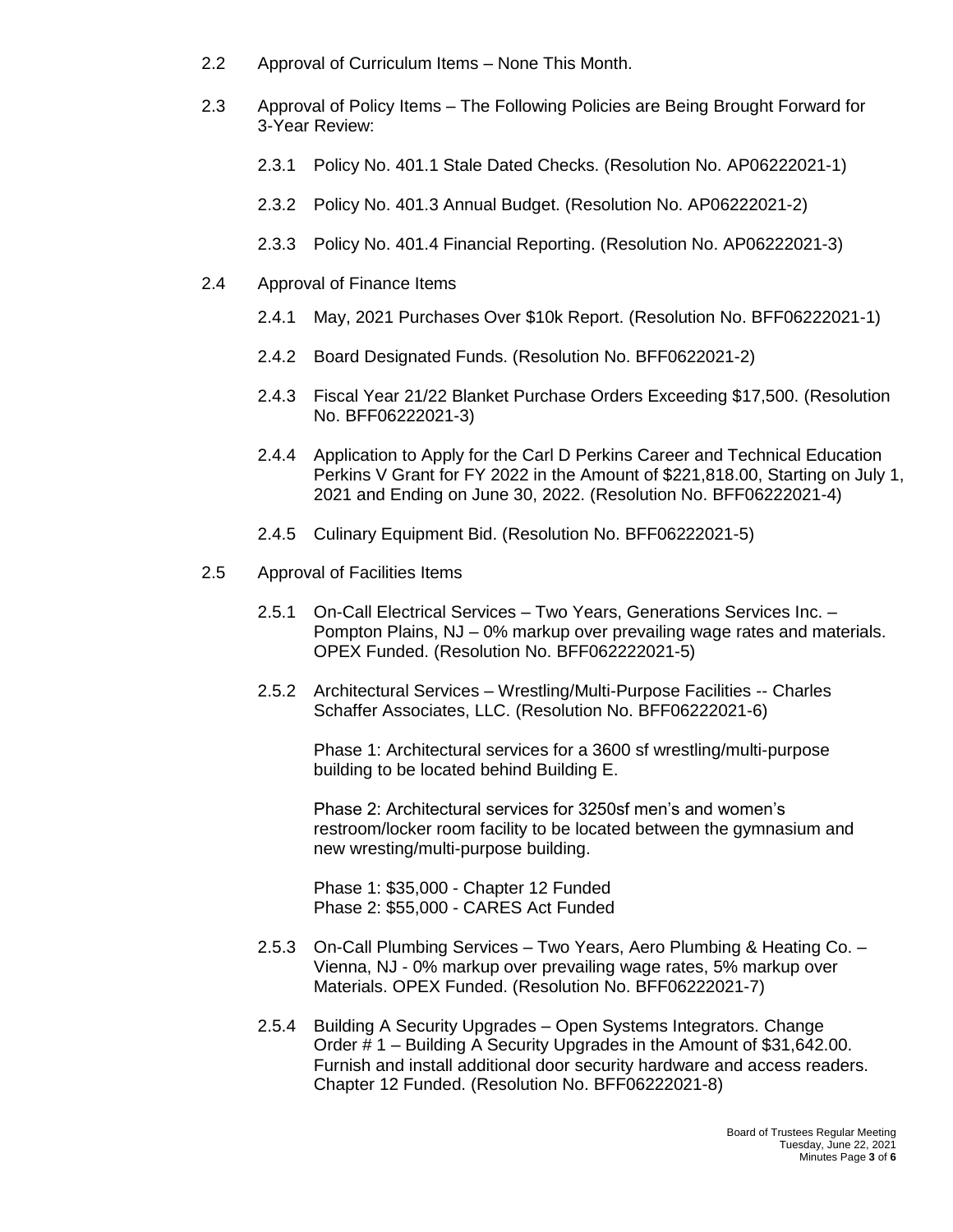#### **3**. **Personnel**

3.1 Recommendation: Rescind President's Contract Dated September 1, 2018, and Replace with Contract Dated June 8, 2021, for the Term of June 2021 – October 2023. (Resolution No. P06222021-7)

Mrs. Geraci moved to rescind the president's contract, as noted above, and replace it with the contract dated June 8, 2021. Dr. Carrick seconded the motion.

Roll call vote: Ms. Brown, Dr. Carrick, Mr. Castner, Dr. Crowley, Dr. Digby, Mrs. Fox, Mrs. Geraci, Mr. Gewecke, Mr. Hofmann, and Dr. Morgus voted yes. Motion carried unanimously.

3.2 Recommendation: Approval of Emeritus Status for Retired Faculty Member, Naomi Miller. (Resolution P06222021-8)

Dr. Carrick moved to approve Emeritus status for retired faculty member Naomi Miller. Mrs. Fox seconded the motion.

Roll call vote: Ms. Brown, Dr. Carrick, Mr. Castner, Dr. Crowley, Dr. Digby, Mrs. Fox, Mrs. Geraci, Mr. Gewecke, Mr. Hofmann, and Dr. Morgus voted yes. Motion carried unanimously.

Dr. Okay noted that this is an honorary title bestowed upon a retired faculty member in recognition of contributions both pre and post retirement. She reviewed the timeline of Professor Miller's employment with SCCC and her leadership. Professor Miller helped to build the Human Services Department, and create our department structure and chair position. Professor Miller worked with Pathways to Prosperity to create the DegreeUP Program, served on countless committees, and built numerous articiulation programs. Post-retirement she has stepped in numerous times to help save the program when other coordinators did not work out.

Associate Professor/Faculty Senate President Rich Linden offered remarks. He said he was one of the faculty members who helped hire Professor Miller many years ago. He highlighted how much he has learned from her, including vitally important perspectives about gender and diversity, that he believes he would not have picked up otherwise. He said, "Co-teaching with her has been one of the pleasures of my life."

Dr. Connolly said he cannot think of a better person to receive this honor. Although Professor Miller retired around two years into his presidency, all of their encounters were memorable. He said, "When I met her for the first time, she came into my office and I was immediately comfortable. It was like sitting down and talking with an old friend. It is her way. She knows how to take a position that is firm yet gentle at exactly the same time."

Professor Miller addressed the Board and attendees. She said, "I am overwhelmed. Thank you Kathleen, Rich and Jon. If only I could live up to all of the things you said. I continue to be delighted and deeply motivated to be part of the SCCC community from afar. It's been the core of my work life, and I hope that it will continue to be as long as I have enough brains to do that. I look forward to this next phase. Thank you so much for the opportunity and the honor."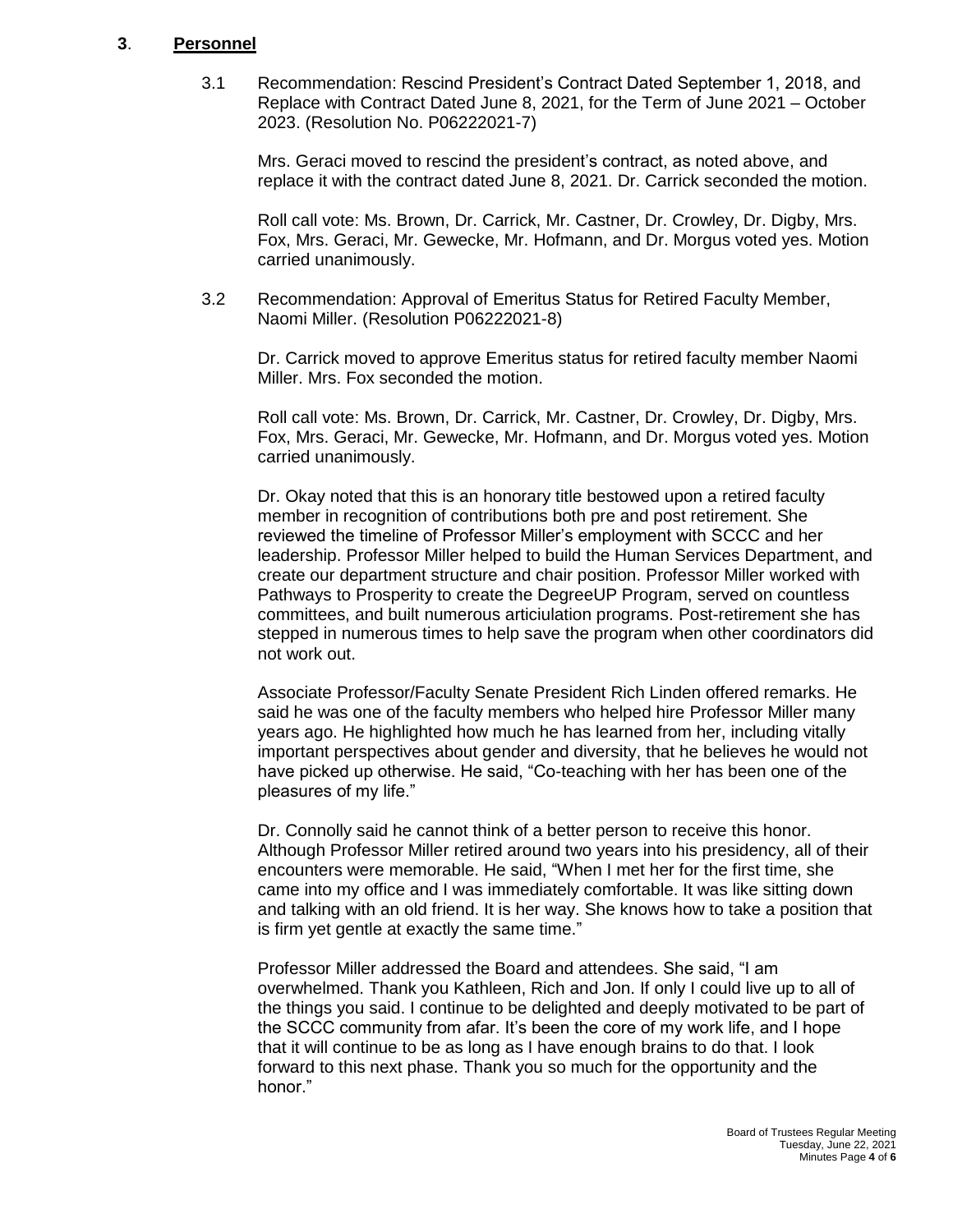# **4. Finance**

4.1 Recommendation: Acknowledge Receipt and Review of Financial Statements – Financial Statements – April 30, 2021, Ten Months YTD, FYE June 30, 2021. (Resolution No. GI06222021-4)

Mr. Gandhi presented the Financial Statements – April 30, 2021, Ten Months YTD, FYE June 30, 2021, including May YTD FY21 and FY22 Credit Hours Dashboards, Income Statement, Major Revenue Variances to budget and LYR Revenue (Student/Support), Expenses, Major Expense Variances to budget and LYR, Operating Statement, Balance Sheet-Assets, Major Asset Variances to LYR, Balance Sheet-Liabilities, Major Liabilities Variances to LYR, Three Year Comparison, Current Assets, # of Month of OPEX Covered by Liquid Assets & Current Ratio, Headcount, and CAPEX Projects.

Mrs. Geraci moved to acknowledge receipt and review of financial statements, as noted above. Mrs. Fox seconded the motion.

Roll call vote: Ms. Brown, Dr. Carrick, Mr. Castner, Dr. Crowley, Dr. Digby, Mrs. Fox, Mrs. Geraci, Mr. Gewecke, Mr. Hofmann, and Dr. Morgus voted yes. Motion carried unanimously.

### **5. Reports**

- 5.1 The Correspondence File was received, reviewed, and filed.
- **6. Presentations** None This Month
- **7. Courtesy of the Floor on General Matters** (Public Session-5 Minutes per Speaker) No one spoke.

## **8. Other Business**

#### **Discussion / Reports / Announcements:**

- 8.1 Trustee Activity Update Mrs. Fox provided an update that included: Overall enrollment in Community Colleges, stimulus funds availability, Infrastructure impacting community colleges, Need to develop internship opportunities, and "tuition free" programs. A copy of the full report is on file in the Office of the President.
- 8.2 Alumni Trustee Report Ms. Mendoza Cobos provided an introduction about herself. She has been exploring things that SCCC might be able to do for students. She would like to share ideas about community college advocacy to students, such as the benefits of attending community college before jumping into a four-year college experience. She noted that students' mental health issues, especially during the pandemic, is a need for which we can help provide resources, like a peer to peer mental health group. She noted that there could be an uptick with non-traditional students, and we should try to help them with technology. She suggested additional help for international students, like workstudy, rooming, board.
- 8.3 President's Report A copy of the President's Report is on file in the Office of the President.